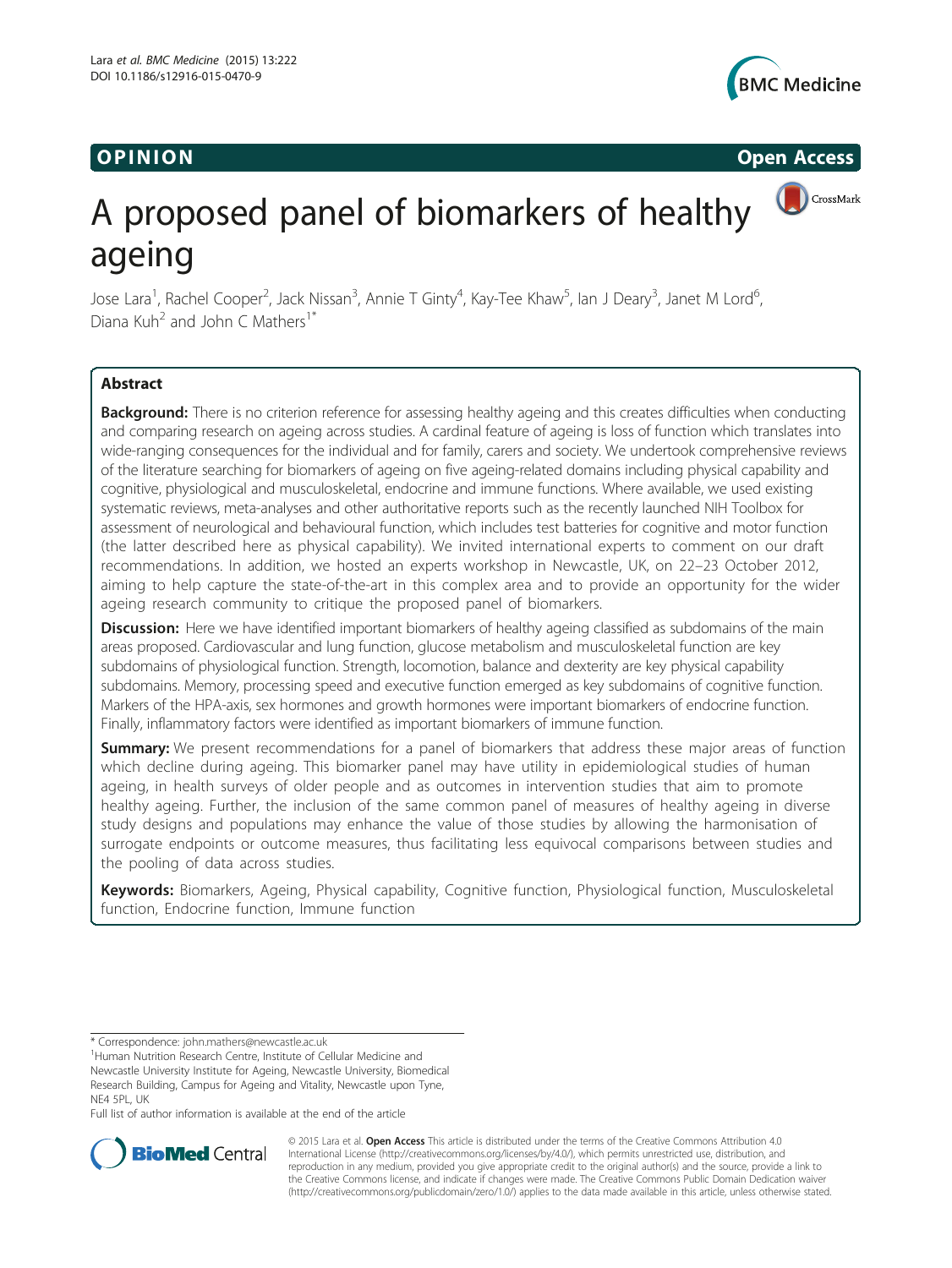#### Background

Healthy ageing and wellbeing are common goals in modern societies. The major demographic shift towards higher proportions of older people within the population in many countries worldwide, and the recognition that much of the costs of health and social care in economically-developed countries is concentrated in the last decade or two of life, have sharpened the research focus on ageing [[1\]](#page-6-0).

Research on healthy ageing encompasses: the biological processes contributing to ageing *per se*; the socioeconomic and environmental exposures across life which modulate ageing and the risk of age-related frailty, disability and disease; and the development of interventions which may modulate the ageing trajectory [\[2](#page-6-0), [3\]](#page-6-0). Such research needs measures of biological ageing at the individual level which, in addition to chronological age, can characterise and quantify important functions which are subject to decline at faster, or slower, rates during individual human ageing. Biomarkers of healthy ageing would have utility as surrogate endpoints [[4\]](#page-6-0) or outcome measures in trials of interventions designed to extend healthspan and public health-related population surveys would benefit from reliable, readily-measured indices of healthy ageing. However, there is no criterion reference for assessing healthy ageing and this creates difficulties when conducting and comparing research on ageing across studies.

Over the last 50 years [\[5](#page-6-0)–[7\]](#page-6-0) there have been several attempts to develop markers of ageing but the complexity of the ageing phenotype [\[8](#page-6-0)] brings both conceptual and practical difficulties. Despite earlier efforts [\[9](#page-6-0)–[12\]](#page-6-0), there is currently no universally accepted definition of biomarkers of ageing or criteria for their selection, which has resulted in a lack of robust, validated tools for assessing healthy ageing [[6](#page-6-0)–[8](#page-6-0)]. The American Federation for Aging Research (AFAR) proposed that biomarkers of ageing: '1) must predict the rate of aging (it should tell exactly where a person is in their total lifespan and it must be a better predictor of lifespan than chronological age); 2) it must monitor a basic process that underlies the aging process, not the effects of disease; 3) it must be able to be tested repeatedly without harming the person (for example a blood test or an imaging technique); 4) it must be something that works in humans and in laboratory animals, such as mice (so that it can be tested in laboratory animals before being validated in humans)'. Biomarkers fulfilling all of the above AFAR criteria are unlikely to exist [\[6](#page-6-0)], and several candidate biomarkers of ageing have emerged in the past few decades but none has proved universally suitable for, or robust in, measuring or predicting the degree of ageing at either population or individual levels [\[13\]](#page-6-0).

Ageing affects all cells, organs and tissues and, in the majority of body systems, is characterised by the gradual loss of function. When extensive, such functional losses have profound effects which impact on the individual and on family members and carers and have wideranging consequences for society. Here we aim to identify a panel of objective biomarkers of healthy ageing in humans where healthy ageing is defined as the maintenance of function for the maximal period of time [\[3](#page-6-0)]. Having functionality and pragmatism as our guiding principles, this work focused on those biomarkers which characterise and quantify important functions subject to deterioration in mean levels during ageing and for which there are robust, readily applied tools/instruments for their assessment. We focused attention on the domains of physical capability, cognition, physiological and musculoskeletal functions, and endocrine, immune and sensory functions. However, we recognise that there are important subjective features of the healthy ageing phenotype, including psychological and social wellbeing, which are not covered here [\[14](#page-6-0)–[16\]](#page-6-0). In addition, there may be important bidirectional relationships between healthy ageing and wellbeing which are outside the scope of the present work. Our proposed panel of markers was selected from those which are best established, for which there is robust evidence supporting strong associations with ageing phenotypes, and which are likely to be cost-effective and practical for use in larger-scale studies. Most literature focuses on morbidity and mortality as ageing phenotypes or endpoints and there is no independent, criterion reference measure of healthy ageing against which existing or novel biomarkers may be assessed. On this basis and in line with current efforts to standardise definitions and roles of biomarkers [[4](#page-6-0)], the proposed panel of biomarkers comprises a set of surrogate endpoints of important functions influenced by the ageing process.

#### Discussion

We aimed to identify objectively assessed biomarkers that are commonly used in population-based studies and applicable in a range of settings (that is, not limited to use in a laboratory/clinic setting), capable of distinguishing between healthy and unhealthy ageing between individuals at older ages, and which change within individuals over time. Where possible, we sought evidence of replication of the proposed marker in different cohorts and using different study designs. The research base in some domains, for example measures of age-related immune function proved to be less well developed than in others, for example measures of physical capability, so that our recommendations in the former domains are more tentative. To help fill the remaining gaps, we also aimed to identify priorities for further research on biomarkers of healthy ageing and these are summarised below in the sections headed 'Areas lacking adequate evidence'.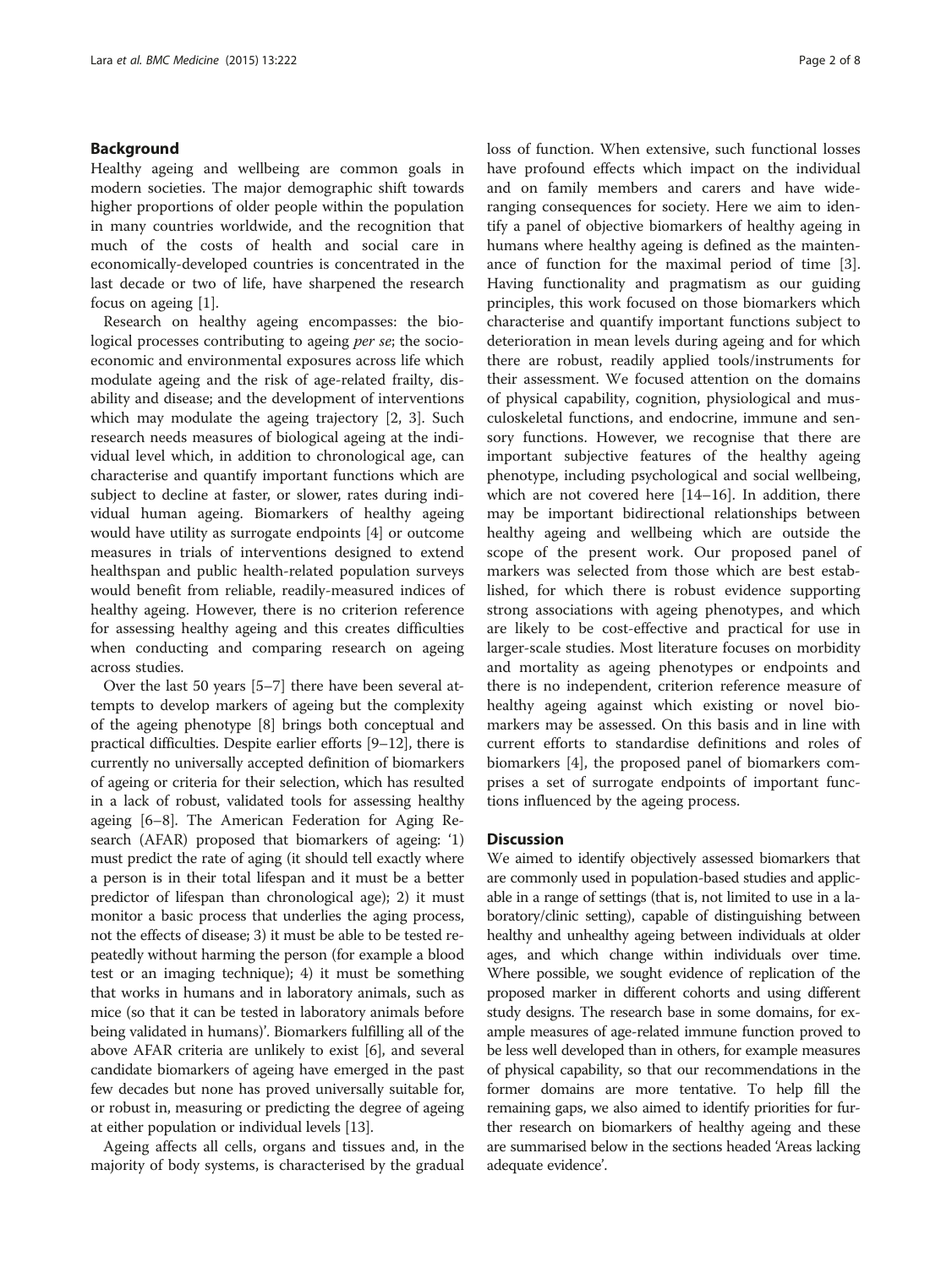The process used to develop recommendations included: 1) undertaking comprehensive reviews of the literature relevant to each domain using, where available, existing systematic reviews, meta-analyses and other authoritative reports such as the recently launched NIH Toolbox for assessment of neurological and behavioural function, which includes test batteries for cognitive and motor function (the latter described here as physical capability) [[14\]](#page-6-0); 2) we invited international experts to comment on our draft recommendations; and 3) we hosted an experts workshop in Newcastle, UK, on 22–23 October 2012, aiming to help capture the state-of-theart in this complex area and to provide an opportunity for the wider ageing research community to critique the proposed panel of biomarkers (Fig. 1). In this report we also highlight areas needing further research.

This work has been developed at the request of the Medical Research Council (MRC) to address this gap

and a version of the report, including details of the evidence used in their derivation, can be found on the MRC website as a resource for the community [\[17](#page-6-0)].

#### Biomarkers of physical capability

Measures of physical capability, that is, a person's ability to perform the physical tasks of everyday living, are useful markers of current and future health [\[18](#page-6-0)]. Guided by previous work by the Healthy Ageing across the Life Course (HALCyon) research collaboration [[3](#page-6-0)] and the NIH Toolbox, we selected four subdomains: locomotor function; strength; balance; and dexterity (Fig. [2](#page-3-0) and Additional file [1:](#page-5-0) Table S1). Physical capability declines progressively in later life with men performing better than women at all ages [\[19\]](#page-6-0). Poor performance in tests of grip strength, walking speed, chair rise time and standing balance are associated with higher mortality rates [\[18, 20\]](#page-6-0). In addition, lower levels of physical

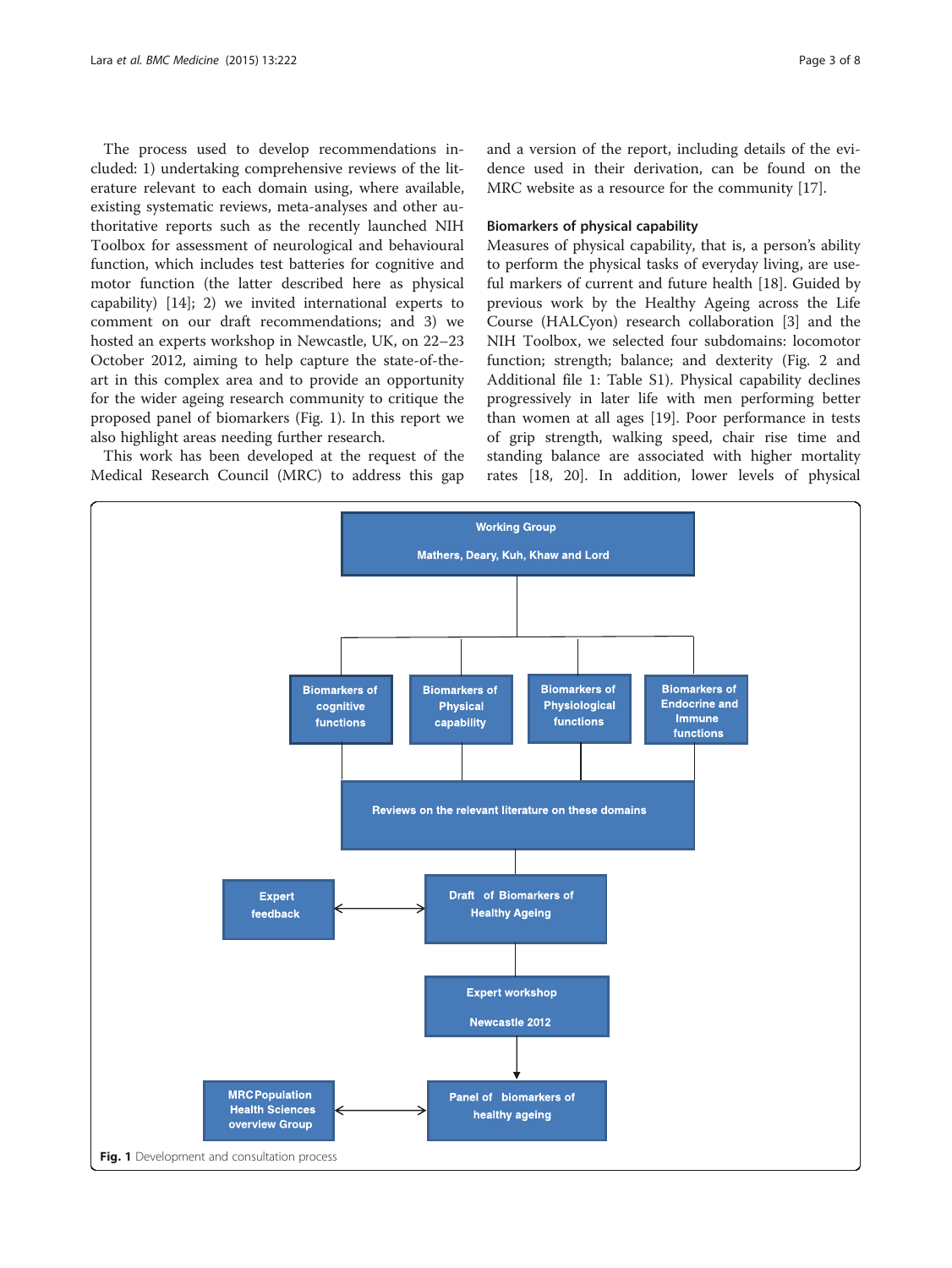

<span id="page-3-0"></span>

capability are associated with higher risk of cardiovascular disease (CVD), dementia, institutionalisation and difficulties performing activities of daily living (ADLs) [[21](#page-6-0)].

#### Areas lacking adequate evidence

Recent work suggests that there is added value, for the prediction of mortality, in assessing different measures of physical capability in midlife [\[20\]](#page-6-0). However, there is currently insufficient evidence to recommend an order of priority for these measures or to define, with confidence, the minimum number of measures that should be made across the range of older ages and for different research questions. More research is also needed on the utility of some measures such as performance in the pegboard test (dexterity) which has been understudied.

There is a need for more studies with longitudinal data on change in physical capability, and need to assess physical capability in relation to other positive aspects of health, such as quality of life, that may be important criteria for healthy ageing [\[22](#page-6-0)].

#### Biomarkers of physiological function

Complex molecular changes affecting the structure and function of most cells, tissues and organ systems are a hallmark of ageing [\[8](#page-6-0)], and changes in their function can be detected by the third or fourth decades of life [\[23](#page-6-0)]. Here we focused on biomarkers of lung function, body composition (including bone mass and skeletal muscle), cardiovascular (CV) function and glucose metabolism (Fig. 2 and Additional file [1](#page-5-0): Table S2). From age 25 years, forced expiratory volume (FEV1) declines at approximately 32 ml/year in men and 25 ml/year in women, and there are inverse associations between FEV1 and mortality, cognitive function and fractures [[24\]](#page-6-0). Bone mass declines with age, and bone mass or

density predicts risk for future fracture and mortality. Large waist circumference, greater body mass index (BMI) and weight-gain in middle age are all associated with higher mortality or lower healthy survival [[25, 26](#page-6-0)]. In addition, low skeletal muscle mass is associated with increased likelihood of functional impairment and disability. Blood pressure (BP) [[27, 28\]](#page-6-0) and blood lipids [[29,](#page-6-0) [30](#page-7-0)] are currently the strongest predictors of CV morbidity and mortality. Increases in diastolic BP and systolic BP are associated with increased risk of CV mortality [[27\]](#page-6-0) and high BP in midlife with cognitive decline in later life. Ageing is associated with reduced metabolic capacity exemplified by diminished glucose homeostasis. Raised fasting blood glucose and glycated haemoglobin (HbA1C) are associated with age, CV events and mortality, cognitive impairment, and dementia, in non-diabetics.

#### Areas lacking adequate evidence

Emerging biomarkers, for example fibrinogen, plasma cystatin C and brain natriuretic peptide, have been associated with increased risk of CV events and mortality, but it is uncertain if these offer advantages over wellestablished biomarkers. More research is needed on whether monitoring biomarkers over longer time periods, for example glucose concentration and ambulatory BP over 24 hours, or in response to a challenge, improves their predictive value.

#### Biomarkers of cognitive function

Cognitive decline may limit independence and signal dementia [\[31\]](#page-7-0), and, although debated [\[32](#page-7-0)], evidence indicates that the onset of cognitive decline is detectable relatively early in adulthood, for example from around 45 years of age or earlier in some functions [\[33\]](#page-7-0). We focused on cognitive domains assessed widely in human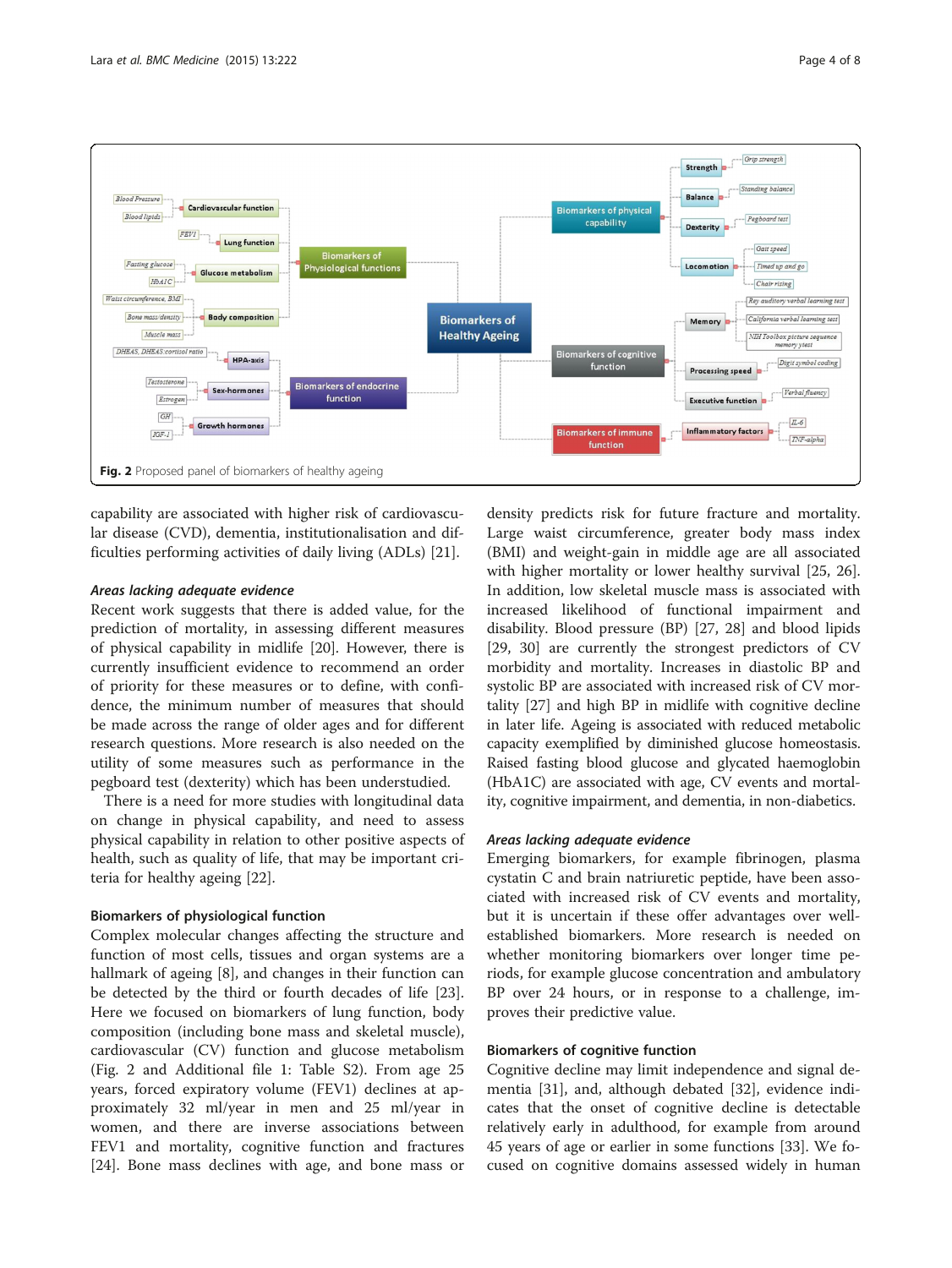ageing studies and employed in the NIH Toolbox. We identified nine domains together with tests commonly used for their assessment (Additional file [1](#page-5-0): Table S3). Based on current evidence, three domains – executive function, processing speed and episodic memory – are a possible minimum set of domains to be assessed in ageing studies (Fig. [2\)](#page-3-0). If assessment time allows, tests of crystallised cognitive ability and non-verbal reasoning would be useful additions. Executive function is markedly affected by ageing [[34](#page-7-0)], exhibiting an inverted U-shape pattern across the lifespan. Processing speed declines progressively with age [\[35](#page-7-0)] and is associated with greater mortality risk [[36](#page-7-0)], CVD and respiratory disease [\[37\]](#page-7-0). In addition, episodic memory is sensitive to brain ageing and declines in individuals with mild cognitive impairment and neurodegenerative diseases [[38](#page-7-0)]. A standard deviation advantage in memory is associated with 21 % reduction in mortality risk among older individuals [\[39\]](#page-7-0).

#### Areas lacking adequate evidence

To date, computer-based tests are not widely used in major cohorts; availability of tools such as the NIH Toolbox and the imperative to increase cost-effectiveness are likely to drive the migration to digital methodologies. This will require that tests are supported by on-going technical development to 'future-proof' operating systems and hardware. Where tests are administered repeatedly in the same individuals problems associated with practice and familiarity need to be addressed. The issue of co-variance among cognitive tests needs more attention because those who score well on one test tend to score well on others [[40](#page-7-0)]. Salthouse and others have highlighted that the causes of cognitive ageing might affect the variance shared by tests or domains or the variance in a specific test or domain [[40](#page-7-0)].

#### Biomarkers of endocrine function

Age-related changes in the endocrine system, particularly the sex hormones, are well recognised and have established causal links with health outcomes. We focused on sex hormones, the HPA axis, growth hormone IGF-1, melatonin, adipokines and thyroid hormones (Fig. [2](#page-3-0) and Additional file [1](#page-5-0): Table S4). Strong consensual evidence from longitudinal studies indicates that testosterone, estrogen, DHEAS and growth hormone IGF-1 are linked with risk of premature mortality and physical frailty [\[41\]](#page-7-0). For some biomarkers, the relationship with ageing appears to be non-linear, for example both high and low IGF-1 are related to greater mortality rates. DHEAS declines with age from the third decade onwards and low DHEAS is associated with increased mortality in older subjects with concurrent frailty. Hormone replacement studies suggest causal links for both testosterone and estrogen and risk of physical frailty and

bone health [[42, 43](#page-7-0)]. Cortisol is associated with agerelated disease and disability [\[44\]](#page-7-0), and abnormal cortisol secretion patterns are associated with increased BP, impaired glucose metabolism and increased incidence of CVD and type 2 diabetes in men [\[45](#page-7-0)].

#### Areas lacking adequate evidence

Longitudinal evidence is needed to enhance understanding of the relationships between cortisol, DHEAS, cortisol:DHEAS ratio, adipokines (adiponectin, leptin, ghrelin), somatostatin, and ageing, frailty and mortality.

#### Biomarkers of immune function

Whilst the field of immunology is well developed, the study of age-related decline in immunity, termed immunosenescence, is more recent [\[46\]](#page-7-0). Here we focused on age-related immune function and inflammatory factors (Fig. [2](#page-3-0) and Additional file [1:](#page-5-0) Table S4). Longitudinal studies comparing immune cells or function with mortality, or with agerelated functions such as infection rates or vaccination responses, are scarce [\[47\]](#page-7-0). Two octogenarian and nonagenarian studies assessing immune markers (T-cell phenotype, cytomegalovirus serostatus and pro-inflammatory cytokine status) with subsequent mortality have been the basis for the development of the immune risk profile (IRP) [\[48](#page-7-0)], which is associated with mortality in those over 60 years [[49](#page-7-0)]. A limitation of the IRP is its narrow scope since it does not consider innate immune factors such as natural killer cell (NK cell) function, which is linked with infection rates and mortality. The best studied aspect of immunosenescence is the age-related increase in systemic inflammatory cytokines, inflammageing [[50](#page-7-0)]. Higher plasma concentrations of IL-6 and TNF-α are associated with lower grip strength and gait speed in older adults [\[51\]](#page-7-0). Centenarians show fewer signs of ageing of the immune system although some inflammageing is seen.

#### Areas lacking adequate evidence

Longitudinal studies should examine relationships between number and function of T cells, neutrophils, NK cells, B cells, and mortality, risk of age-related disease and wellbeing in later life. Given the switch from lymphoid to myeloid cell production with age, the lymphocyte/ granulocyte ratio is a potentially useful biomarker of healthy ageing. The IRP needs validation in younger people and should be expanded to include measures of immune function such as infection incidence or vaccination response. Telomere length in leukocytes, including lymphocytes and monocytes, has received much attention. Despite its association with ageing in several cohorts, it is likely that shortened telomeres are also a marker of infection frequency so that leukocyte telomere length may not be a reliable index of biological ageing. Further studies of telomere length and ageing should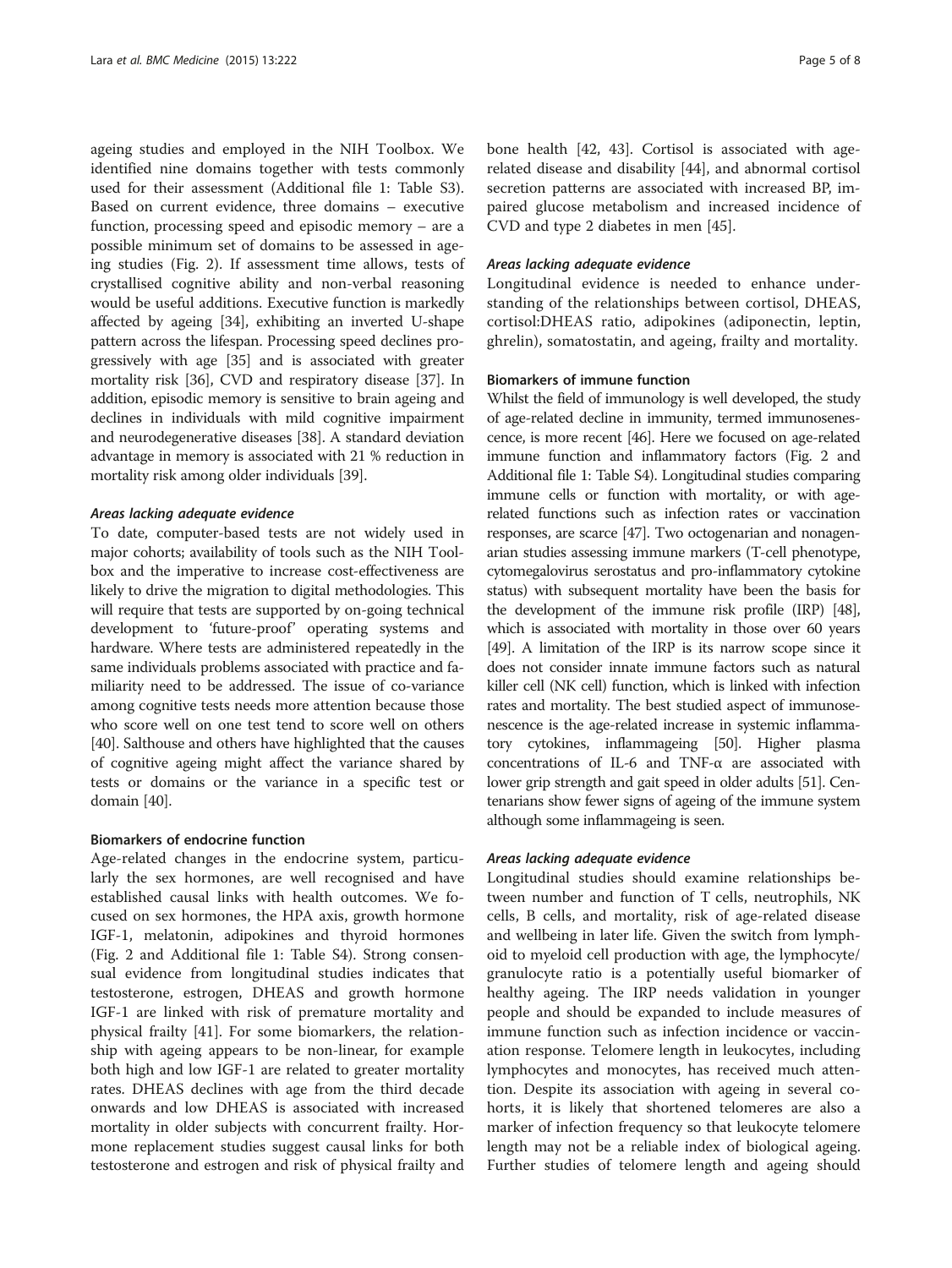<span id="page-5-0"></span>include investigation of exposure to infections and CMV seropositivity as possible confounders. In the Newcastle 85+ Study, telomere length was uninformative about health status [[13](#page-6-0)].

#### Sensory functions as potential biomarkers of ageing

Sensory functions are critical for normal levels of independence, for interactions with others and to facilitate enjoyment of life's experiences. Loss of these functions is more prevalent in older adults, with loss of audition and vision being the most prominent. The prevalence of visual impairment increases with age and may reduce the ability to undertake daily activities such as reading, and may limit mobility and social interactions. Olfactory acuity declines with age, is more common among men, and has been proposed as an indicator of brain integrity in older people. Smell dysfunction is among the earliest 'preclinical' sign of neurodegenerative diseases such as Alzheimer's disease and sporadic Parkinson's disease [[52\]](#page-7-0), and is associated with mortality in the National Social Life, Health and Aging Project [[53](#page-7-0)]. The NIH Toolbox [\[14\]](#page-6-0) measures audition, vision, olfaction, gustation, vestibular function and pain. Most of these functions, with the exception of pain, decrease across the lifespan, and sensory changes may overlap with changes in cognitive and motor functions. However, the predictive value of measures of sensory function for age-related health outcomes remains uncertain as does the opportunity to modulate ageing-related changes in sensory function through lifestyle or other interventions. Further evidence will be needed before sensory measures can be recommended with confidence as reliable markers of healthy ageing.

#### Summary

We have proposed a panel of measures of healthy ageing which we hope will be of utility to researchers undertaking cross-sectional and longitudinal studies, and, potentially, as surrogate endpoints or outcome measures for interventions to enhance healthy ageing. We have selected these biomarkers with the concept that, for pragmatic purposes, healthy ageing can be operationalised as preserved physical, cognitive, physiological, endocrine, immune and metabolic functions. The proposed panel of biomarkers of healthy ageing are well-established individually, are commonly used in several settings and study designs, have analytic and clinical validity and relevance, and some have proven value in clinical practice and health-related research. In addition, for some, their predictive value has been replicated in different cohorts, and therefore are currently the strongest surrogate endpoints of important ageing-related functions and the ageing process itself [[4\]](#page-6-0). The proposed panel includes biomarkers such as blood pressure, fasting glucose and

HbA1C, bone mineral density, and blood lipids, each of which is considered disease-defining and do not match item two of the AFAR definition criteria. However, these biomarkers appear to be predictive of biological age and of the rate of ageing in younger healthy subjects [\[54](#page-7-0)]. In these examples, changes in the biomarkers appear to reflect subtle changes in ageing-related processes (likely driven by differences in the rate of accumulation of molecular damage) rather than frank disease. We are aware that there is scientific interest in a number of 'emerging' biomarkers of ageing, some of which are being explored in research initiatives such as the Europe-wide MARK-AGE consortium [\[55\]](#page-7-0). As evidence of their utility becomes available, further biomarkers could be added to, or substituted for items in, the current panel.

From the available evidence it was not possible to rank the domains or sub-domains proposed nor to suggest how information from the various domains might be aggregated to provide a 'healthy ageing' score – even assuming that such a score is conceptually valid or of practical utility. However, combinations of some of these biomarkers appear to predict biological age and the rate of ageing among young adults [\[54, 56\]](#page-7-0), as well as frailty [[57, 58\]](#page-7-0), and further research in this area should help to identify whether the proposed biomarkers can be combined to produce an overall 'ageing score' and the circumstances in which such a score has practical utility.

A further generic limitation of our work is uncertainty about the validity in very old people of putative biomarkers of healthy ageing which appear robust in younger-old individuals. Indeed, in some cases the reverse may apply, for example higher BP in very old people may be protective [[13\]](#page-6-0). Here we have used a restricted canvas to focus on biologically well-understood objective measures, which could be employed globally in a wide range of different types of study. Adoption of this approach may facilitate the comparability, and pooling, of data from a greater number of studies than is possible at present and so enhance research on healthy ageing.

#### Additional file

[Additional file 1: Table S1.](http://www.biomedcentral.com/content/supplementary/s12916-015-0470-9-s1.docx) Summary of recommended biomarkers in the physical capability domain. Table S2. Summary of recommended biomarkers in the physiological domain. Table S3. Summary of biomarkers in the cognitive domain relevant to ageing. Table S4. Summary of recommended biomarkers in the endocrine function domain. References. (DOCX 24 kb)

#### Abbreviations

ADLs: Activities of daily living; AFAR: American Federation for Aging Research; BMI: Body mass index; CV: Cardiovascular; CVD: Cardiovascular disease; DHEAS: Dehydroepiandrosterone sulphate; FEV: Forced expiratory volume; HALCyon: Healthy Ageing across the Life Course; HbA1C: Glycated haemoglobin; IL: Interleukin; IRP: Immune risk profile; MRC: Medical Research Council; NK cell: Natural killer cell; TNF: Tumor necrosis factor.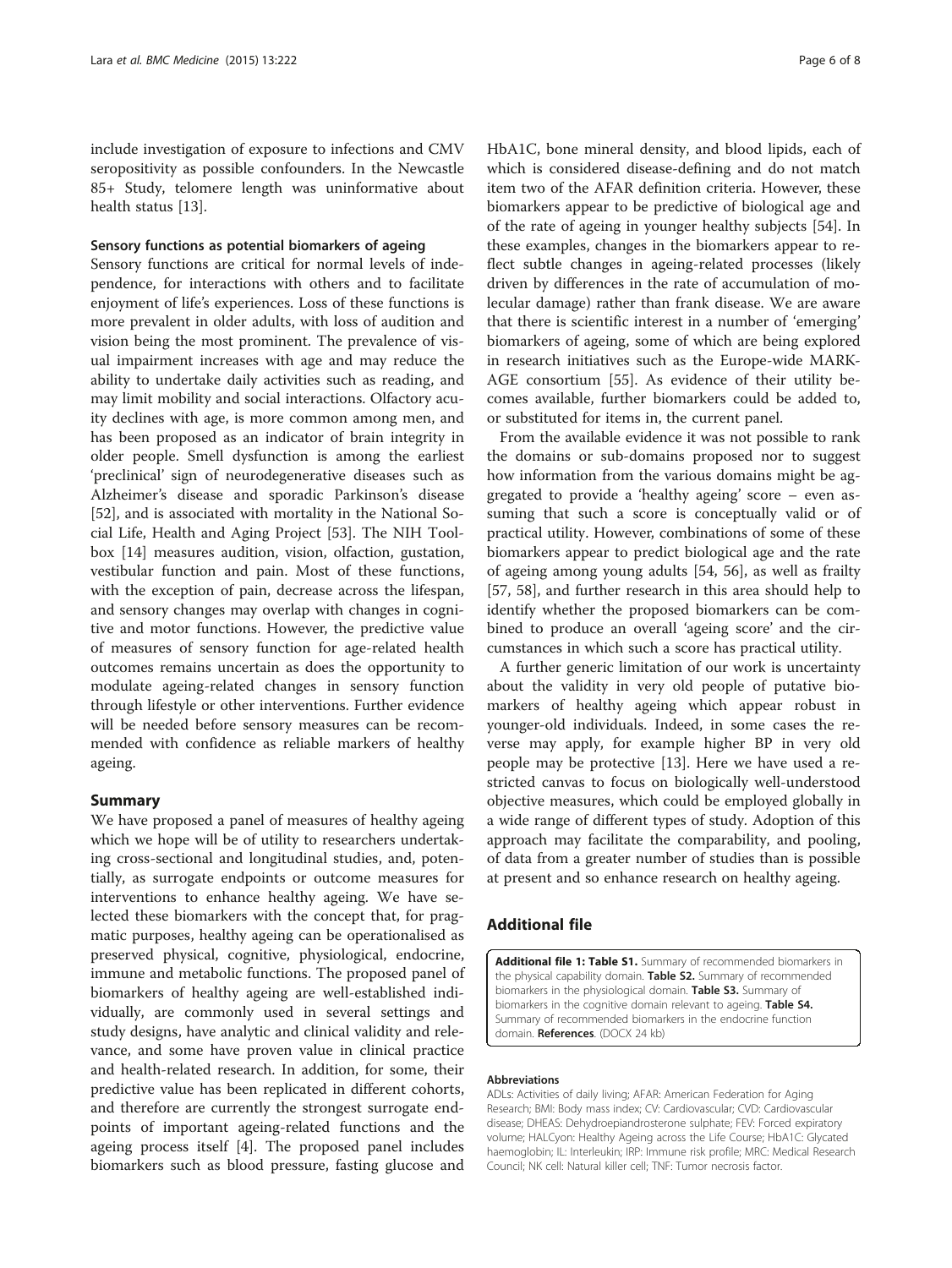#### <span id="page-6-0"></span>Competing interests

The authors declare that they have no competing interests.

#### Authors' contributions

JCM conceived the idea, and JCM, IJD, DK, KTK and JML oversaw its implementation. JL, RC, JN and AG performed the literature searches. KTK, IJD, JN, RC and JML drafted and presented preliminary versions of this material during the workshop on biomarkers of healthy ageing. All authors contributed to writing the manuscript, and read and approved the final version. JCM is the guarantor.

#### Acknowledgements

We acknowledge Professor Timothy Salthouse (University of Virginia, Charlottesville, VA, USA) and Professor Fergus Craik (University of Toronto, Toronto, ON, Canada) for their comments on the development of the cognitive section described in this paper; Sathya Karunananthan (McGill University, Montréal, QC, Canada) and Professor Howard Bergman (McGill University) for their contributions to the physical capability section; Professor Andrew Steptoe for his valuable comments and suggestions on the draft version of the MRC report; Professor Richard Gershon (Northwestern University, Evanston, IL, USA), Professor Joe Verghese (Albert Einstein College of Medicine, Bronx, NY, USA), Professor Christian Drevon (University of Oslo, Oslo, Norway), Professor Rudi Westendorp (University of Leiden, Leiden, Netherlands), Professor Marion McMurdo (University of Dundee, Dundee, UK) and Professor Naveed Sattar (Glasgow University, Glasgow, UK) for their contributions to the Workshop on Biomarkers of Healthy Ageing held in Newcastle, UK, on 22–23 October 2012.

We acknowledge the support and contribution to discussion of all expert participants of the Workshop on Biomarkers of Healthy Ageing. JL and JCM are members of the LiveWell Programme, which is funded by the Lifelong Health and Wellbeing (LLHW) cross-council programme initiative in partnership with the UK health departments. JCM's research through the Centre for Ageing and Vitality is also funded by the LLHW initiative. The LLHW funding partners are: Biotechnology and Biological Sciences Research Council (BBSRC); Engineering and Physical Sciences Research Council; Economic and Social Research Council; MRC; Chief Scientist Office of the Scottish Government Health Directorates; National Institute for Health Research/the Department of Health; the Health and Social Care Research and Development of the Public Health Agency (Northern Ireland); and Wales Office of Research and Development for Health and Social Care, Welsh Assembly Government. JN and IJD are members of the University of Edinburgh Centre for Cognitive Ageing and Cognitive Epidemiology, part of the cross-council Lifelong Health and Wellbeing Initiative (MR/K026992/1). Funding from the BBSRC and MRC is gratefully acknowledged. DK and RC acknowledge MRC funding (grant code MC\_UU\_12019/04) and support in conducting literature reviews on physical capability from Renata Bryce and Sathya Karunananthan.

#### Funding

This work was funded by an MRC grant (G0900686).

The funding source had no involvement in the design, data collection, analysis and interpretation of data, writing of this report, or the decision to submit the article for publication. The information and views set out in this article are those of the authors and do not necessarily reflect the official opinion of the funders.

#### Author details

<sup>1</sup>Human Nutrition Research Centre, Institute of Cellular Medicine and Newcastle University Institute for Ageing, Newcastle University, Biomedical Research Building, Campus for Ageing and Vitality, Newcastle upon Tyne, NE4 5PL, UK. <sup>2</sup>MRC Unit for Lifelong Health and Ageing, MRC Unit for Lifelong Health and Ageing at UCL, 33 Bedford Place, London, WC1B 5JU, UK. <sup>3</sup>Centre for Cognitive Ageing and Cognitive Epidemiology, University of Edinburgh, 7 George Square, Edinburgh, EH8 9JZ, UK. <sup>4</sup>School of Sport, Exercise and Rehabilitation Sciences, University of Birmingham, Edgbaston, Birmingham, B15 2TT, UK. <sup>5</sup>University of Cambridge, Addenbrooke's University Hospital, Cambridge, UK. <sup>6</sup>MRC-ARUK Centre for Musculoskeletal Ageing Research, University of Birmingham, Edgbaston, Birmingham, B15 2TT, UK.

#### Received: 4 June 2015 Accepted: 1 September 2015 Published online: 15 September 2015

#### References

- 1. Vaupel JW. Biodemography of human ageing. Nature. 2010;464:536–42.
- 2. Langie SA, Lara J, Mathers JC. Early determinants of the ageing trajectory. Best Pract Res Clin Endocrinol Metab. 2012;26:613–26.
- 3. Kuh D, Cooper R, Hardy R, Richards M, Ben-Shlomo Y, (Eds). A life course approach to healthy ageing. Oxford: Oxford University Press; 2014.
- 4. Strimbu K, Tavel JA. What are biomarkers? Curr Opin HIV AIDS. 2010;5:463–6.
- 5. Comfort A. Test-battery to measure ageing-rate in man. Lancet. 1969;2:1411–4.
- 6. Johnson TE. Recent results: biomarkers of aging. Exp Gerontol. 2006;41:1243–6.
- 7. Engelfriet PM, Jansen EH, Picavet HS, Dolle ME. Biochemical markers of aging for longitudinal studies in humans. Epidemiol Rev. 2013;35:132.
- 8. Lopez-Otin C, Blasco MA, Partridge L, Serrano M, Kroemer G. The hallmarks of aging. Cell. 2013;153:1194–217.
- 9. Baker GT 3rd, Sprott RL. Biomarkers of aging. Exp Gerontol. 1988;23:223–39.
- 10. Butler RN, Sprott R, Warner H, Bland J, Feuers R, Forster M, et al. Aging: the reality: biomarkers of aging: from primitive organisms to humans. J Gerontol A: Biol Med Sci. 2004;59:B560–7.
- 11. Ingram DK. Key questions in developing biomarkers of aging. Exp Gerontol. 1988;23:429–34.
- 12. Sprott RL. Biomarkers of aging and disease: introduction and definitions. Exp Gerontol. 2010;45:2–4.
- 13. Martin-Ruiz C, Jagger C, Kingston A, Collerton J, Catt M, Davies K, et al. Assessment of a large panel of candidate biomarkers of ageing in the Newcastle 85+ study. Mech Ageing Dev. 2011;132:496–502.
- 14. Gershon RC, Wagster MV, Hendrie HC, Fox NA, Cook KF, Nowinski CJ. NIH toolbox for assessment of neurological and behavioral function. Neurology. 2013;80:S2–6.
- 15. Lara J, Godfrey A, Evans E, Heaven B, Brown LJ, Barron E, et al. Towards measurement of the Healthy Ageing Phenotype in lifestyle-based intervention studies. Maturitas. 2013;76:189–99.
- 16. Steptoe A, Deaton A, Stone AA. Subjective wellbeing, health, and ageing. Lancet. 2014;385:640.
- 17. Guidelines for biomarkers of healthy ageing. [http://www.mrc.ac.uk/](http://www.mrc.ac.uk/documents/pdf/biomarkers-of-healthy-ageing/) [documents/pdf/biomarkers-of-healthy-ageing/](http://www.mrc.ac.uk/documents/pdf/biomarkers-of-healthy-ageing/).
- 18. Cooper R, Kuh D, Hardy R. Objectively measured physical capability levels and mortality: systematic review and meta-analysis. BMJ. 2010;341:c4467.
- 19. Cooper R, Hardy R, Aihie Sayer A, Ben-Shlomo Y, Birnie K, Cooper C, et al. Age and gender differences in physical capability levels from mid-life onwards: the harmonisation and meta-analysis of data from eight UK cohort studies. PLoS One. 2011;6:e27899.
- 20. Cooper R, Strand BH, Hardy R, Patel KV, Kuh D. Physical capability in mid-life and survival over 13 years of follow-up: British birth cohort study. BMJ. 2014;348:g2219.
- 21. Cooper R, Kuh D, Cooper C, Gale CR, Lawlor DA, Matthews F, et al. Objective measures of physical capability and subsequent health: a systematic review. Age Ageing. 2011;40:14–23.
- 22. Cooper R, Stafford M, Hardy R, Aihie Sayer A, Ben-Shlomo Y, Cooper C, et al. Physical capability and subsequent positive mental wellbeing in older people: findings from five HALCyon cohorts. Age (Dordr). 2014;36:445–56.
- 23. Timiras P, (Ed). Physiological basis of aging and geriatrics. 4th ed. New York, NY: Informa; 2007.
- 24. Singh-Manoux A, Dugravot A, Kauffmann F, Elbaz A, Ankri J, Nabi H, et al. Association of lung function with physical, mental and cognitive function in early old age. Age (Dordr). 2011;33:385–92.
- 25. Whitlock G, Lewington S, Sherliker P, Clarke R, Emberson J, Halsey J, et al. Body-mass index and cause-specific mortality in 900 000 adults: collaborative analyses of 57 prospective studies. Lancet. 2009;373:1083–96.
- 26. Sun Q, Townsend MK, Okereke OI, Franco OH, Hu FB, Grodstein F. Adiposity and weight change in mid-life in relation to healthy survival after age 70 in women: prospective cohort study. BMJ. 2009;339:b3796.
- 27. Lewington S, Clarke R, Qizilbash N, Peto R, Collins R. Age-specific relevance of usual blood pressure to vascular mortality: a meta-analysis of individual data for one million adults in 61 prospective studies. Lancet. 2002;360:1903–13.
- 28. Clark CE, Taylor RS, Shore AC, Ukoumunne OC, Campbell JL. Association of a difference in systolic blood pressure between arms with vascular disease and mortality: a systematic review and meta-analysis. Lancet. 2012;379:905–14.
- 29. Lewington S, Whitlock G, Clarke R, Sherliker P, Emberson J, Halsey J, et al. Blood cholesterol and vascular mortality by age, sex, and blood pressure: a meta-analysis of individual data from 61 prospective studies with 55,000 vascular deaths. Lancet. 2007;370:1829–39.